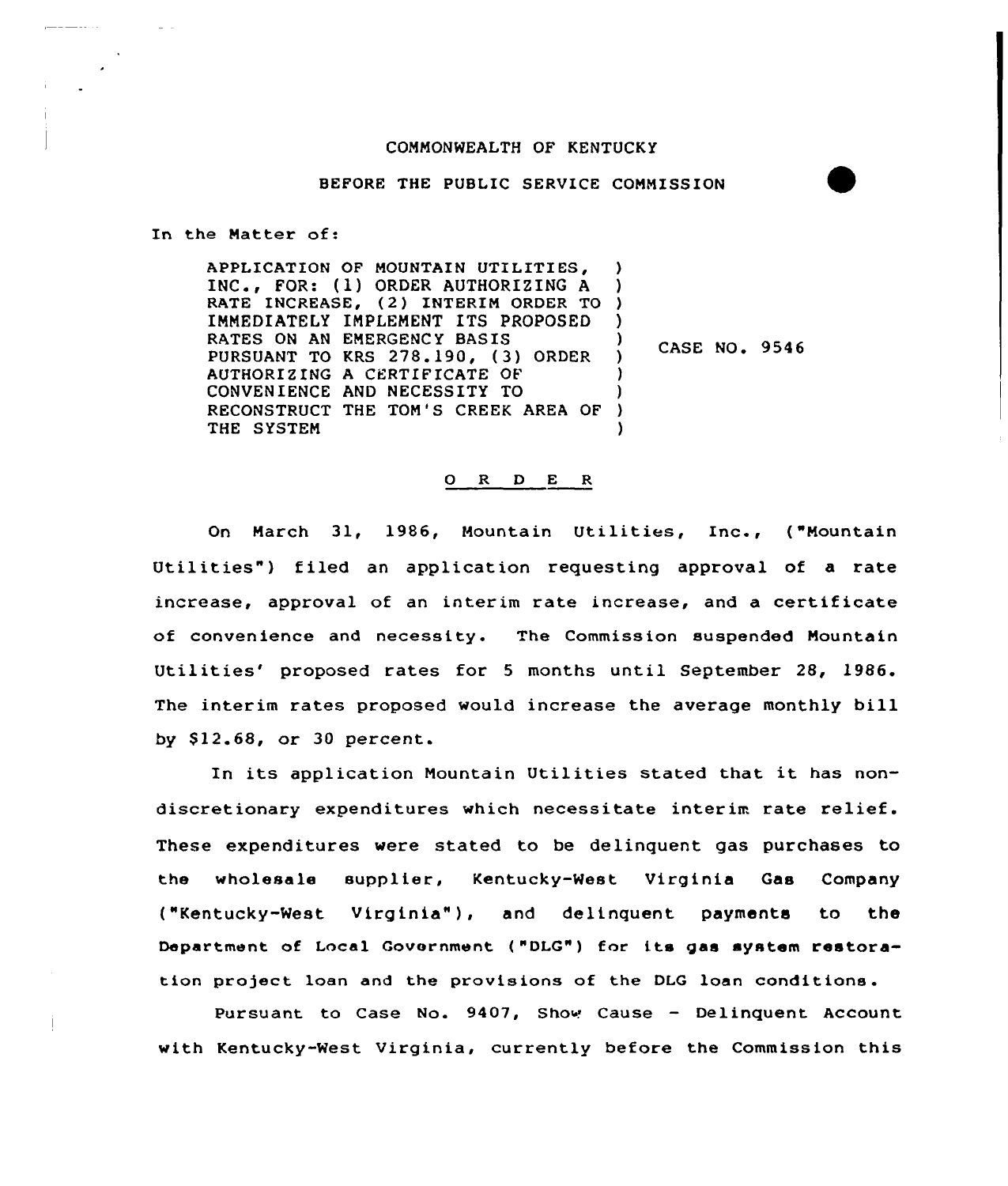debt has recently been resolved. With regard to Case No. 9546, the DLG has granted tentative approval of an additional loan of \$162,000 to refinance the delinquent portion of the existing DLG loan, retire existing bank loans, and upgrade and reconstruct the Tom's Creek Section of the system.

Current Commission guidelines state that an applicant may qualify for interim rate relief when it proves that nondiscretionary expenditures have been incurred that cannot reasonably be paid without materially impairing the credit or operations of the utility. In order to meet this criterion, verifiable proof that these conditions will occur in the 5-month suspension period if the interim rates are not granted must be submitted. The guidelines further require the submission of a monthly cash flow analysis for each month prior to the expected final Order in the applicant's general rate case.

In its application, Mountain Utilities did not file any testimony supporting the non-discretionary expenditures which have necessitated the interim rate request. In addition, the cash flow analysis provided does not include an analysis for each month prior to the expected final Order in the case. Mountain Utilities proposed in its application that the rates be effective April 28, 1986. The Commission suspended the rates for <sup>5</sup> months; therefore, the final Order in this case may be anticipated by September 28, 1986. The cash flow analysis provided extends only through May 1986.

Due to the additional loan from the DLG and the payment of the delinquent account with Kentucky-West Virginia, there is no

 $-2-$